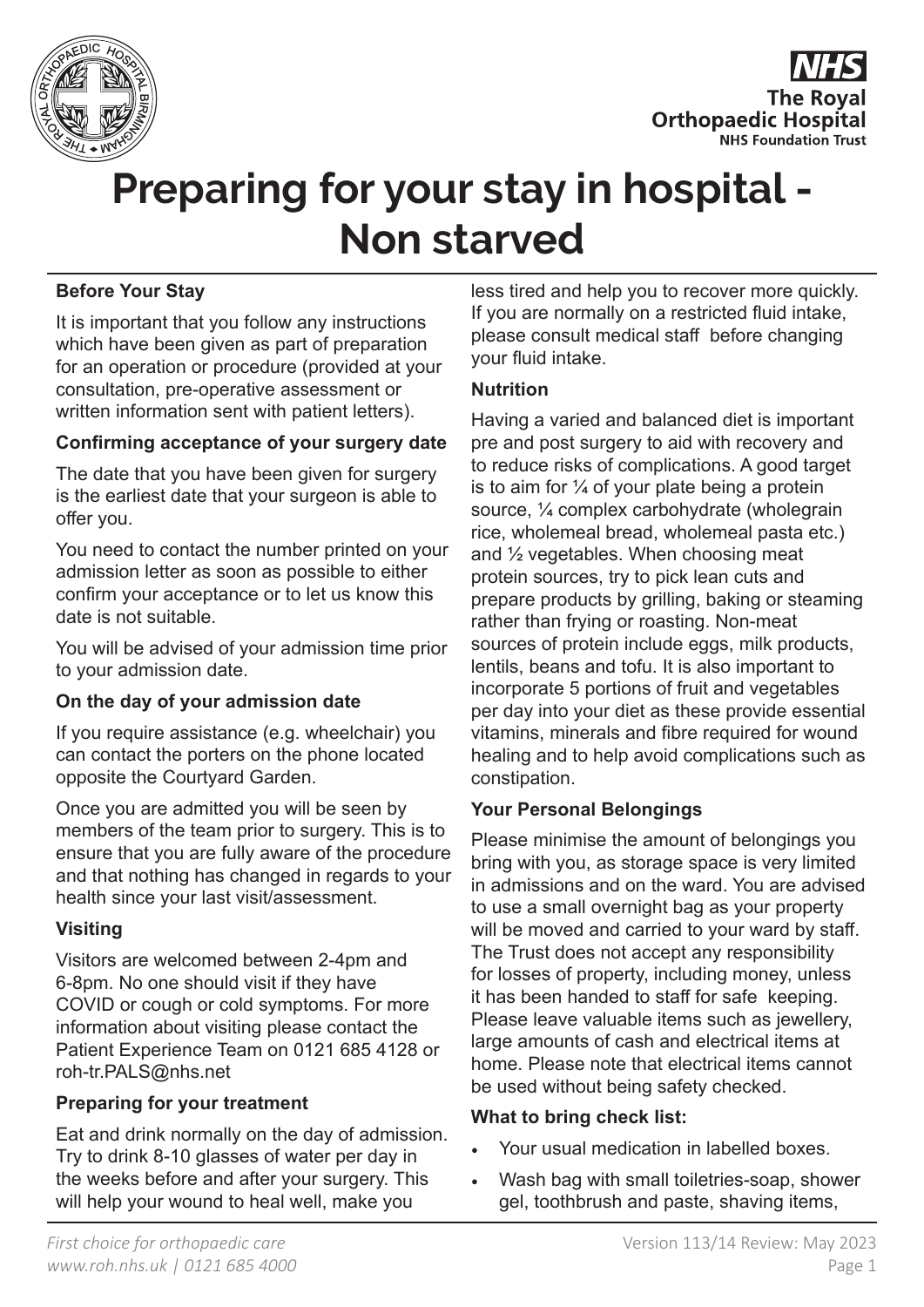

**The Roval Orthopaedic Hospital NHS Foundation Trust** 

# **Preparing for your stay in hospital | non-starved**

#### etc.

- Glasses/contact lenses/hearing aid/ dentures and denture pot.
- Set of modest nightwear (long night shirt/ pyjamas and dressing gown)
- Set of loose fitting, comfortable day wear (avoid zips and tight fitting clothes).
- Underwear.
- Slippers/indoor shoes (preferably not backless, flip-flop style).
- Book, magazine, pen, puzzle book.
- Small amount of cash.

Please note – Do not bring or wear jewellery. This includes wedding rings. Surgery may not be able to proceed if these are being worn.

# **Infection Prevention and Control**

Infection prevention and control is a high priority. Our infection control team practice, but there are some things you can do yourself to reduce the risk of infection and enhance the recovery process:

- Never sit on other patient's beds or chairs yourself.
- There is a no flowers policy at the ROH.
- You are encouraged to ask any member of staff to clean their hands before touching you.
- Eat a healthy balanced diet in the weeks prior to treatment.
- Take a hot soapy bath or shower on the night before surgery and the morning of surgery including washing your hair.
- Clip your nails
- Remove any nail polish.
- Do not shave the area of surgery.
- Keep your bed space as clear as possible.
- Always wear slippers or light shoes
- Inform the nurse if your dressing is wet or loose.
- Never share your toiletries

# **Discharge Information**

You will be informed about when and where your discharge will take place. This will also allow you to plan ahead for your discharge.

You will only be discharged home once you have completed all assessments safely. If following these assessments you are requiring further assistance or rehabilitation the ward staff will discuss this with you and liaise with other agencies as appropriate.

When you are ready to return home, make sure you have everything you need for your recovery. It may be helpful to get a friend or relative to stay with you or visit you regularly.

If this can't be arranged, make sure that you have plenty of food, drinks and other essential items in your home. Buy food that is easy to prepare, such as frozen ready meals, cans of soup or beans, and staples, such as rice and pasta. Arrange your home so that you do not have to climb, bend or reach for items. If you live alone you will be able to go home alone. The therapists will make sure you are safe and independent with all tasks e.g. washing, dressing and kitchen activities.

# **Medication information on coming into hospital**

You will be given a green medication bag at your pre-operative assessment appointment to put all your medication in. On admission, please bring in all the medication that you take, including Tablets, liquids, capsules, creams, eye drops, inhalers, patches, sprays, injections, and any other medication you may have bought from a chemist, supermarket or health food store. If you have any tablet organiser boxes (dosette), please also bring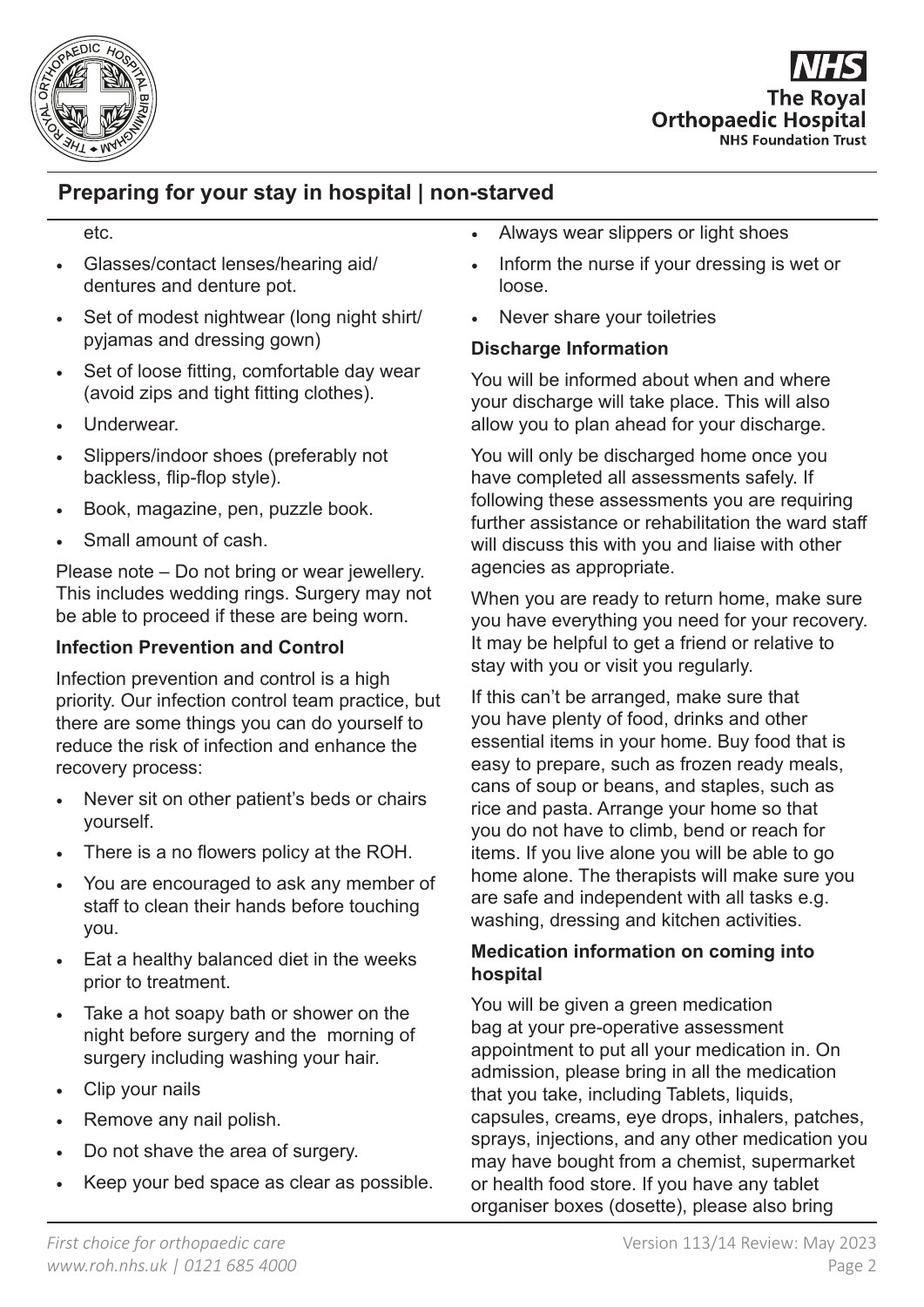

**The Roval Orthopaedic Hospital NHS Foundation Trust** 

these in. If you have a repeat prescription request slip normally attached to the green NHS prescription from your GP, please also bring this with you. Wherever possible please ensure that all medication is in its original box with a label attached to it that explains how your correct medication is prescribed for you during your hospital stay.

# **How will I take my medication?**

When you come into hospital, your medication will be stored in a medication locker next to your bed. Your medication will be reviewed by the doctor and a pharmacist. The nurse will give them to you as prescribed or you may be able to give them to yourself as you would at home. If you choose to do this, you will be given a key to your medication responsibility for this. Before you are able to participate in this self-administration scheme, you will be required to discuss with your nurse and pharmacist exactly what self administration involves and what the possible benefits are. For safety reasons, identified criteria must be met and there are certain times during your stay that it is not appropriate to be self-administering your medication, e.g. following recovery from a general anaesthetic. Self-Administration is not compulsory and you must not feel that you have to take part even if asked. If you are asked and agree to take part, then before starting a trained member of the nursing staff or the ward pharmacist will explain:

- The self-administration process
- Which medicines you will be taking
- **Dosages**
- Possible side effects

#### **What happens if my medication runs out or changes?**

If your medication runs out, a further supply will be dispensed from our pharmacy department.

If the dosage of any medication has changed then the pharmacy team will supply a new pack or re-label your own pack with new instructions on how to take or use your medication. If any medication has been stopped, then these will be removed and destroyed by pharmacy, where consent has been given. If you are not happy for the removal and destruction of any stopped medication then we would ask you to make arrangements for these to be sent home with relatives or friends. These should not be used during your stay as any deviation from what is prescribed by the hospital doctors can be potentially harmful to your health.

# **Physiotherapy**

Following your surgery you may be seen by a physiotherapist or given a Physiotherapy information sheet. Physiotherapy is a very important part of your post-operative treatment and will speed up your recovery. Physiotherapy helps to restore movement to near normal as possible as well as building strength in the muscles around the area where you have had surgery. Physiotherapy treatment can range from:

- Advice and education about your surgery
- **Exercises**
- Assessing mobility and issuing of walking aids
- Stairs assessment

#### **Hydrotherapy**

It is very important that you follow the advice and exercises that you are given by the physiotherapists so that you get the best outcome from your surgery.

# **Occupational Therapy**

You may be seen by an Occupational Therapist (OT) before you come in to the hospital for certain orthopaedic procedures. The OT will review your home situation and discuss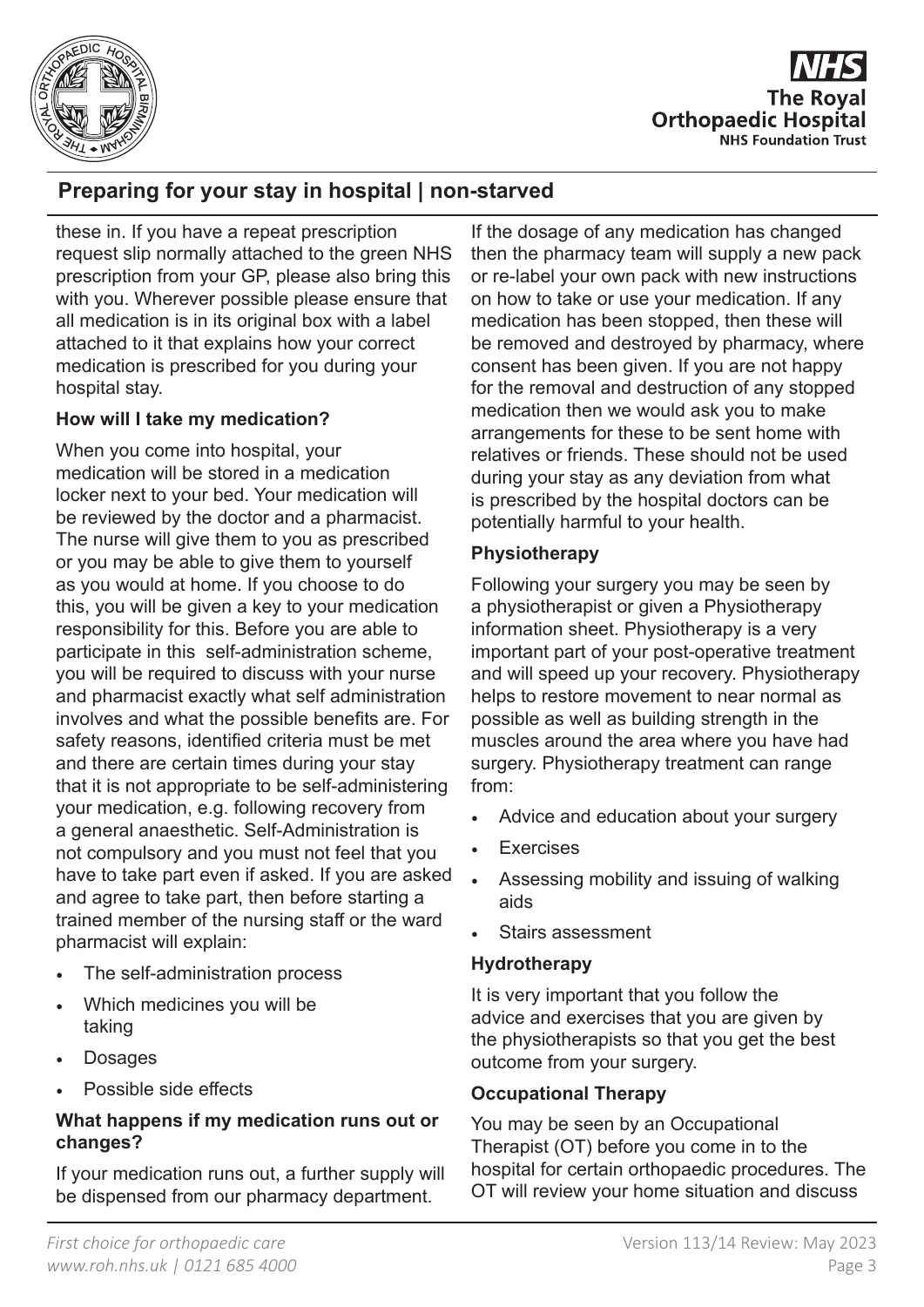

**The Roval Orthopaedic Hospital NHS Foundation Trust** 

precautions which you may need to follow after your operation. They also identify and order equipment which you may need for your safe discharge home from the hospital. Please note:

- Equipment is ordered from stores outside of the hospital and may take some time to be delivered.
- Please return your heights questionnaire as soon as possible, to ensure delivery prior to admission.
- Certain equipment may need to be privately purchased. Your OT will advise you of this.

# **Pain**

You will be assisted with pain control after your operation. You will be given additional advice if you are on long-standing painkillers prior to admission, on patches or strong opiates. You will be advised about any post-operative pain concerns. When you go home you will be given pain killers which should last you for up to a week. Information on how to take your painkillers will also be given to you. If you still require pain relief after this time you will need to see your GP who will discuss further options with you.

# **Preventing Blood Clots**

#### **What are hospital-associated blood clots?**

A hospital-associated blood clot occurs in patients when they are in hospital, and up to ninety days after a hospital admission.

There are two kinds:

1. Deep vein thrombosis (DVT): a DVT is a blood clot (also known as a thrombosis) that forms in a deep vein, most commonly in your leg or pelvis. It may cause no symptoms at all or cause swelling, redness and pain.

2. Pulmonary embolism (PE): If a clot becomes dislodged and passes through your blood vessels it can reach your lungs, this is called a PE. Symptoms include coughing (with blood stained

phlegm), chest pain and breathlessness. If left untreated a PE can lead to death.

Health professionals use the term venous thromboembolism (VTE), to cover both DVT and PE. If you develop any of these symptoms either in hospital or after your go home, please get medical advice immediately.

# **Are blood clots common?**

Blood clots occur in the general population in about one in 1000 people every year. You may have heard about DVT in people who have been on an aeroplane, but you are much more likely to get a blood clot after going into hospital. In fact, about two thirds of all blood clots occur during or after a stay in hospital. Each patients risk is assessed on admission to hospital. If you are at risk, your doctor or nurse will talk with you about what will be done to offer you protection against clots.

# **Who is at risk?**

Any unwell adult admitted to hospital is at risk. Other examples of factors that put people at greater risk include:

- having an operation
- a previous clot
- a recent diagnosis of cancer
- certain 'sticky blood' conditions such as antiphospholipid syndrome or Factor V Leiden
- being overweight
- being immobile
- oestrogen-containing contraceptives and hormone replacement
- significant injury or trauma during and after pregnancy

# **What can be done to reduce my risk?**

Inflatable sleeves: You may be asked to wear calf or foot pumps; special inflatable sleeves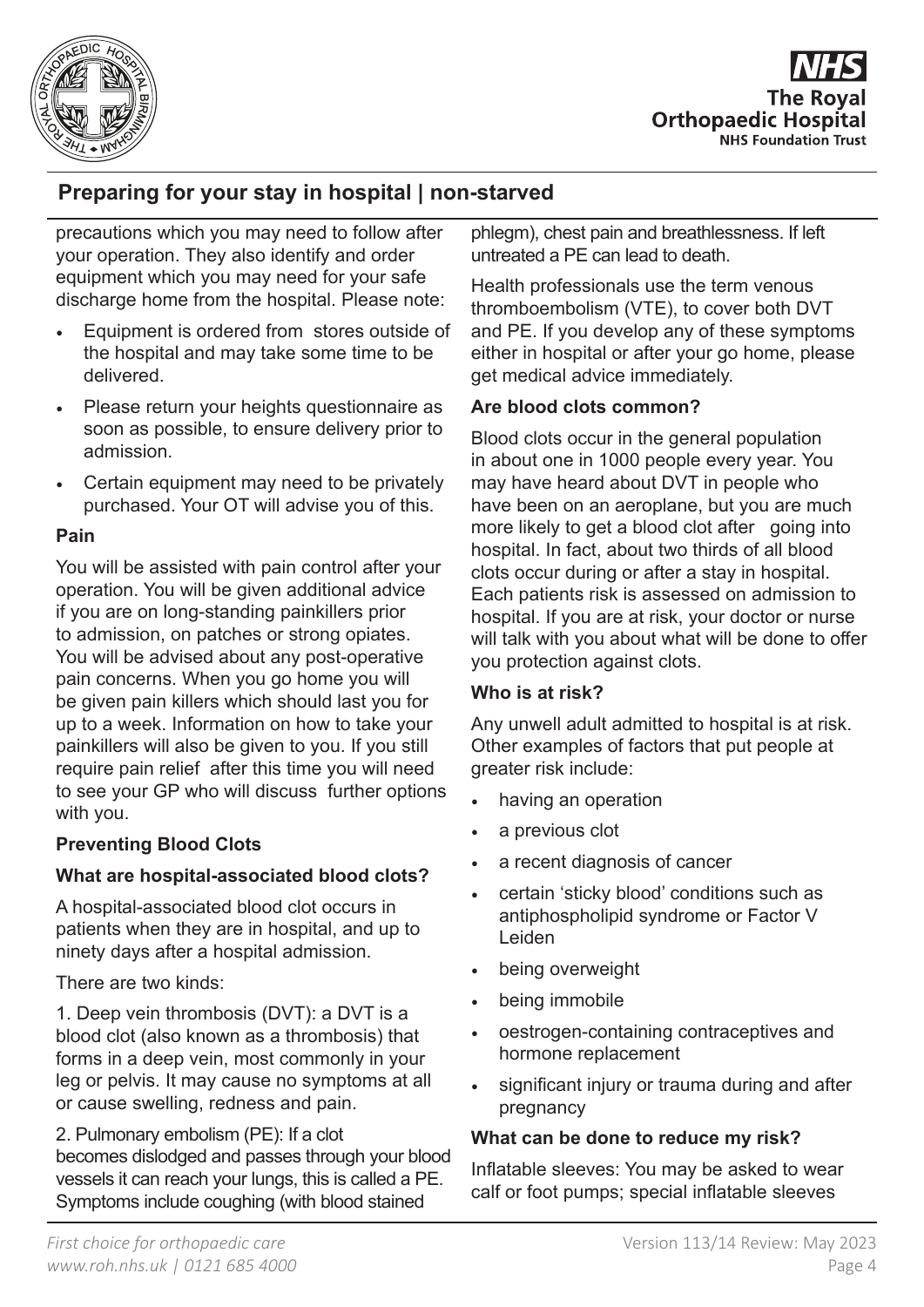

**The Roval Orthopaedic Hospital NHS Foundation Trust** 

around your legs or feet while you are in bed or sat still in a chair. These will inflate automatically and provide pressure at regular intervals, increasing blood flow out of your legs.

Stockings: In hospital, you might be measured and fitted with anti-embolism stockings for your legs. You should be shown how to wear them and told to report any new pain or discomfort in your feet or legs. Your stockings will be removed for a short time every day so that you can have a wash and check for any skin problems.

Blood thinners: Most patients at risk will be prescribed a small dose of an anticoagulant (blood thinner). These reduce the chance of having a blood clot by thinning your blood slightly. If you need to take these medicines when you leave hospital, you will be told how long to take them for. The blood thinner most often used is a type of heparin, which is given by injection.

There may be reasons why some of the above are not suitable for you. To be effective, these methods of prevention must be used correctly and the course prescribed completed. If you have any questions or concerns, please ask your doctor or nurse.

# **What can I do to help myself?**

If possible, before coming into hospital:

- Keep a healthy weight
- Talk to your doctor about contraceptive or hormone replacement therapy. Your doctor may consider stopping them in the weeks before an operation and will provide advice on temporary use of other methods if your usual contraceptive is stopped.
- Do regular exercise

When in hospital:

• Keep moving or walking and get out of bed as soon as you are able after an operation – ask your nurse or physiotherapist for more information

- Ask your doctor or nurse: "What is being done to reduce my risk of clots?"
- Drink plenty of fluids to keep hydrated.

# **What happens when I go home?**

Until you return to your usual level of activity, you may need to wear anti-embolism stockings after you go home. Your nurse will tell you how to put them on and what you should check your skin for. If you need to continue anticoagulation injections at home, your nursing team will provide information and teach you how to do this. If you have any concerns make sure you speak to a nurse before you leave. It is important that you complete the prescribed yourself you develop any sign or symptoms of a clot at home, seek medical advice immediately, either from your General Practitioner (GP) or your nearest hospital's emergency department.

# **Useful sources of information**

Please ask your doctor or nurse for more information.

- NHS Choices website patient information on blood clots visit www.nhs.uk/thrombosis
- Patient Advice and Liaison Service (PALS) To make comments or raise concerns about the Trust's services,
- NHS 111– Offers health information and advice from specially trained nurses over the phone and online 24/7